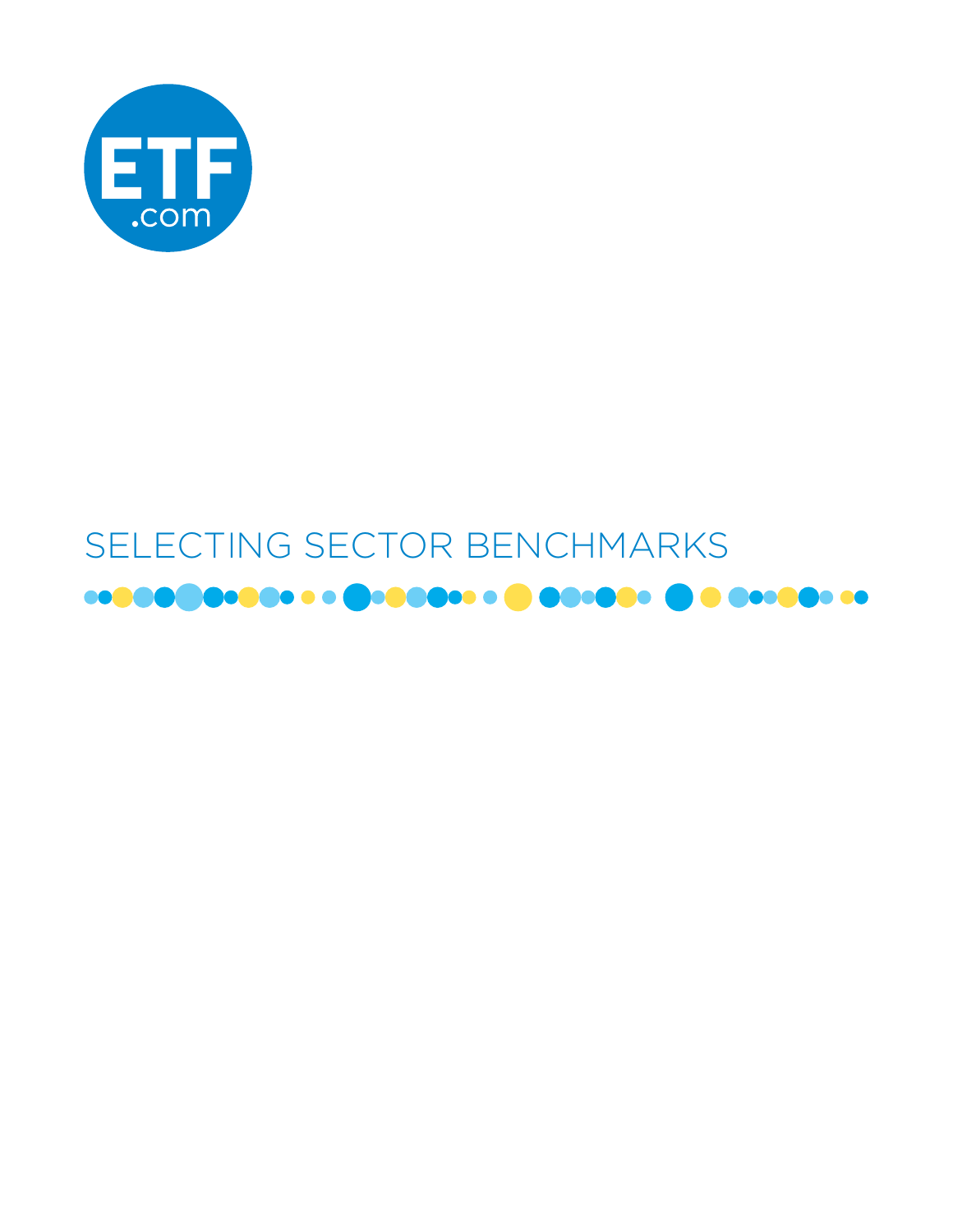

### INTRODUCTION

The IndexUniverse ETF Analytics process evaluates ETFs based on how well they track "the market" for their segment. To ensure we compare apples with apples, we have to choose a common benchmark against which to measure all funds equally. Our guiding principle is to choose a benchmark for each market segment to best represent "the market" for that segment. To select these benchmarks, we make a careful study of all the available choices. We need to know who decides what securities go into an index, and how they make classifications and distinctions.

In evaluating sector ETFs—and thus sector indexes—the biggest distinguishing factor between available options arises from the index providers' business/industry classification systems. Business classification systems classify tens of thousands of companies into sectors and further subcategories, using a rule-set. It's what lets you say with certainty and consistency that, for example, Microsoft is a software company, but Seagate is a hardware company.

In selecting a series of sector benchmarks, IndexUniverse researched the methodology and construction of the three largest and most widely recognized business classification systems.

- S&P/MSCI Barra's Global Industry Classification Standard (GICS)
- Thomson Reuters' Business Classification (TRBC)
- Dow Jones/FTSE's Industry Classification Benchmark (ICB)

Our goal was to determine which system most strongly adhered to the following principles:

- Representativeness: Does the classification system cover the widest range of securities possible?
- Rules Based: Does the system classify companies according to objective standards or does a committee arbitrarily determine where companies are classified?
- Robustness/Effectiveness: Does the system's output make both logical and intuitive sense?

To be representative, a family of sector benchmarks should track a large portion of the equity universe, and should cover the segments with ETFs tracking them. To be rules-based, the system must be consistent, clear and transparent, with the rules publicly available and consistently applied. A robust and effective system should separate sectors based on economic sensitivities, so that securities that respond to the same factors are grouped together and securities that respond to divergent factors are separated. Companies should be classified in sectors that are representative of their true business model. These distinctions should hold up over time, so that companies within the same sectors exhibit high correlations to one another. To quantify these different factors, we examined all the major global business classification systems to evaluate the range and number of companies covered by each system and the number and types of divisions they draw, the quality of the business classification rules and the effectiveness of the sorting system.

We ultimately found that these systems are more similar than different, but there are some key points of divergence that set the systems apart. Those key points led us to choose the Thomson Reuters Business Classification (TRBC) system for our ETF Analytics sector benchmark series.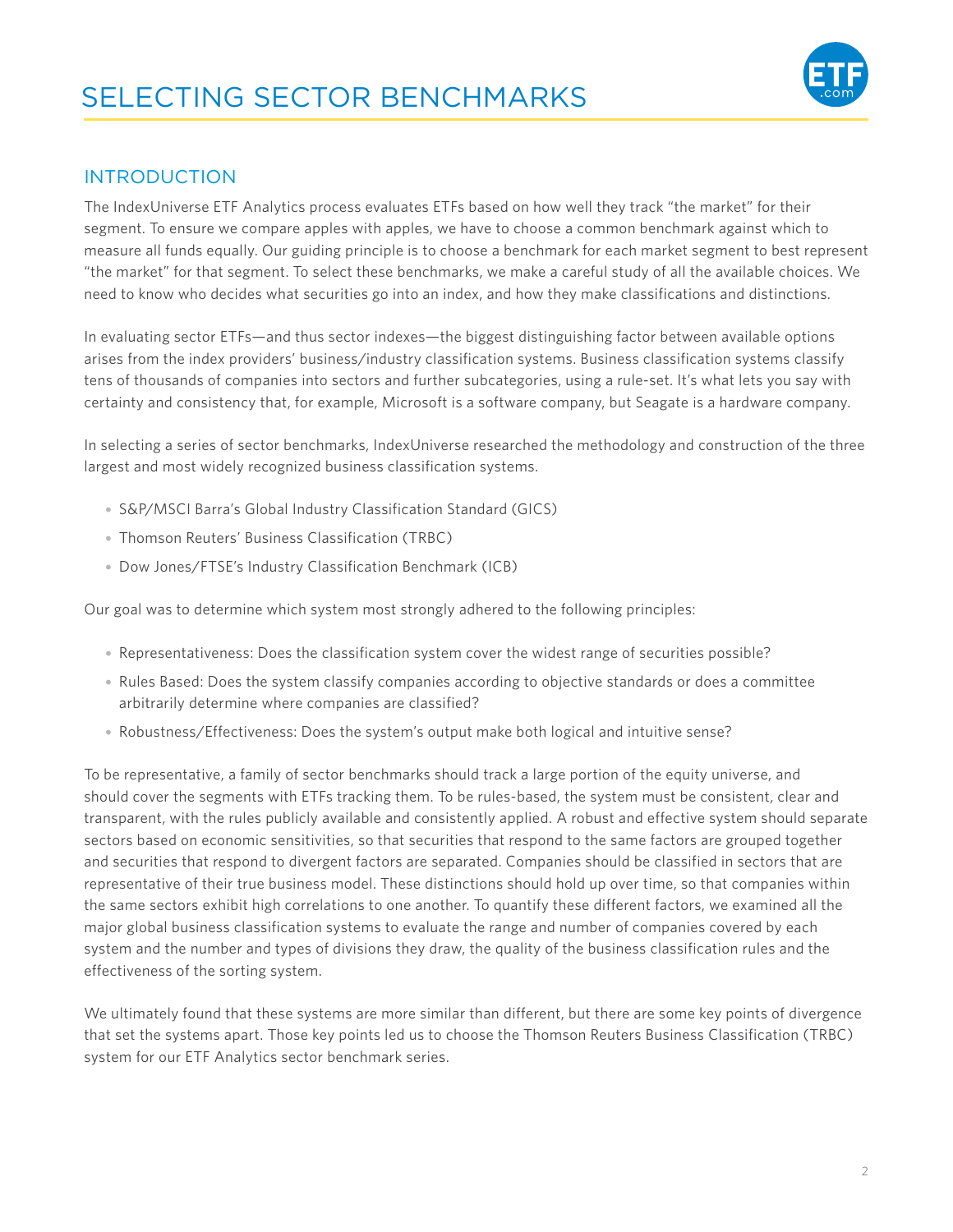

# ESTABLISHING THE UNIVERSE: REPRESENTATIVENESS

All classification systems select a universe of securities from the global equity market. Size matters for a securities universe—it sets the limits on the number, and market capitalization, of equities available to a sector fund. That's important, because indexes with a greater range of coverage are more broadly diversified and have a greater chance of capturing the market most accurately. ICB currently classifies the largest number of securities, followed closely by TRBC.

While GICS covers fewer companies than both TRBC and ICB, it actually exceeds them in classification granularity, naming 154 different subindustries, 30 more TRBC and 40 more than ICB.

All three of the sector classification systems categorize stocks into four levels of increasingly specialized categorization, beginning by assigning them a broad economic sector (such as industrials or energy) and assigning them subindustries to end up at categorizations such as footwear or oil exploration. The following table shows how many subindustries each system designates at the four levels.

| <b>CLASSIFICATION SYSTEM</b> | NUMBER OF SECURITIES |
|------------------------------|----------------------|
| GICS                         | 45,770               |
| ICB                          | 74,615               |
| TRBC.                        | 74.000               |

|         | <b>GICS</b> | <b>ICB</b> | <b>TRBC</b> |  |
|---------|-------------|------------|-------------|--|
| Level 1 | 10          | 10         | 10          |  |
| Level 2 | 24          | 20         | 25          |  |
| Level 3 | 68          | 41         | 52          |  |
| Level 4 | 154         | 114        | 124         |  |
|         |             |            |             |  |

# INDEX CONSTRUCTION: REPRESENTATIVENESS

Each of these sector classification systems have been used by index providers such as Standard and Poor', Dow Jones and Thomson Reuters to build market-capitalization-weighted and market-capitalization-selected indexes. Among market-capitalization-based indexes, which we consider to be most representative of the market, we compared the utility of each of the index providers' offerings as a benchmark for the market.

While all of the index providers have subtle differences in their treatment of nuances such as float or liquidity, the primary distinguishing factor between how the indexes are built is their adjustment of weights to allow investment by registered investment companies (RICs). RICs, which include mutual funds and most ETFs, are subject to laws that govern how heavily concentrated their investments can be. Index providers often cater to these requirements by adjusting or "capping" the weights of the companies in the indexes to remain legally investable by mutual funds and ETFs. Those adjustments, however, skew the index away from representing the true market, making the indexes less effective as benchmarks.

Thomson Reuters is the only major provider of sector indexes that does not adjust the weights of its holdings for RIC compliance. The weights of companies in their indexes reflect the float-adjusted market capitalization of their constituents, making them ideal benchmarks of the market in question.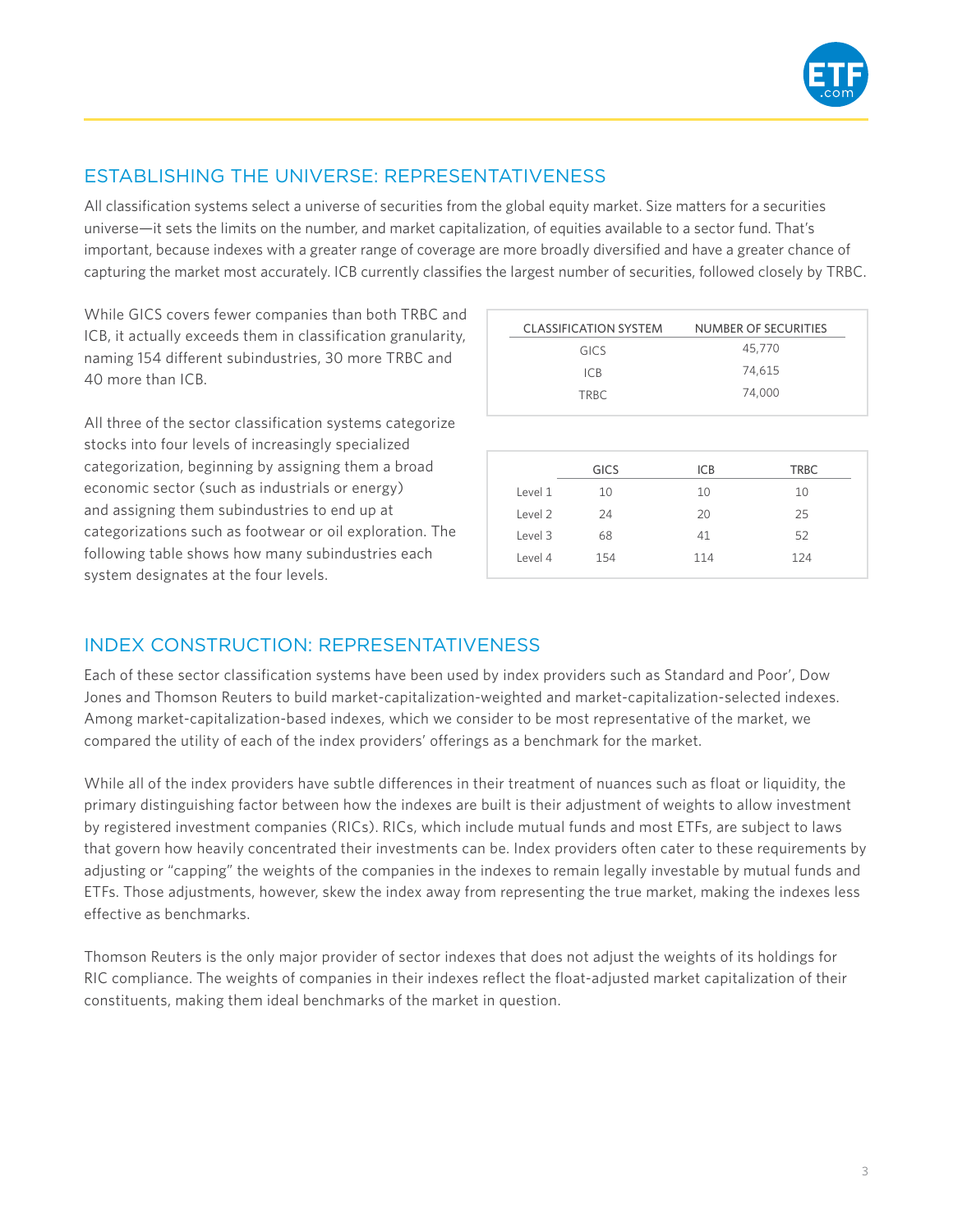

# Underlying Methodology: Rules Based

We believe that any segment benchmark we choose must be rules based, so that it can be predictable and consistent. To this end, we examined the rule-sets for all the major business classification systems. The process for determining the distinctions should use objective measures wherever possible and employ committee discretion as a last resort.

All three classification systems start with the same metric: revenue. One of the primary challenges facing a classification system is deciding where a company with several lines of business truly belongs. The chart below shows the rules for each system for classifying various types of firms. These rules determine how strong the organization scheme is.

|                                     | <b>GICS</b>         | ICB                    | TRBC                                |
|-------------------------------------|---------------------|------------------------|-------------------------------------|
| Dominant Business Segment Threshold | 60% of Firm Revenue | 51% of Firm Revenue    | 60% of Firm Revenue                 |
| Two Business Lines                  | Earnings and        | Accounting Information | 60% of Firm Assets                  |
|                                     | Market Perception   | and Directors' Reports | or Operating Earnings               |
| Three Business Lines                | Earnings and        | Accounting Information | 51% of Firm Revenue,                |
|                                     | Market Perception   | and Directors' Reports | <b>Assets or Operating Earnings</b> |

The higher the threshold for a dominant business segment, the higher the likelihood that company will be classified accurately. As such, TRBC and GICS have the most robust and unambiguous criteria for classifying companies with a dominant business segment.

Sometimes firms have more than one clear line of business—a manufacturing company may also have a financing business. The classification systems vary greatly in their treatment of such firms. ICB reserves the right to classify stocks either by the industrial process they employ or by their end products, a decision not always transparent or obvious to an end investor. GICS' documentation explicitly states that "earnings and market perception" factor into its classification criteria for multiline firms. Ultimately, both ICB and GICS involve some level of judgment that cannot be rules based.

TRBC takes the most standardized approach. For companies with two main lines of business, TRBC first checks to see if either is responsible for at least 60 percent of the firm's assets; if so, the stock will be classified accordingly. If neither business line reaches that number, then TRBC turns to operating profits, again looking for whichever commands a 60 percent share. If neither accounting metric serves to classify a company, Thomson Reuters resorts to market perception.

Should a company possess three or more lines of business, TRBC will conduct the same process, but instead look for a 51 percent threshold in revenue, assets or operating profits, rather than 60 percent. Again, if those metrics fail to distinguish a sector, Thomson Reuters resorts to market perception to classify a company.

Note that TRBC screens three different accounting metrics before settling on indexers' discretion or market perception (a necessarily nonquantitative and subjective measure), which decreases the likelihood that a company will be classified by opinion alone. TRBC's system, with the most layers of objective analysis and the most transparent process, proved to be the standout in this regard.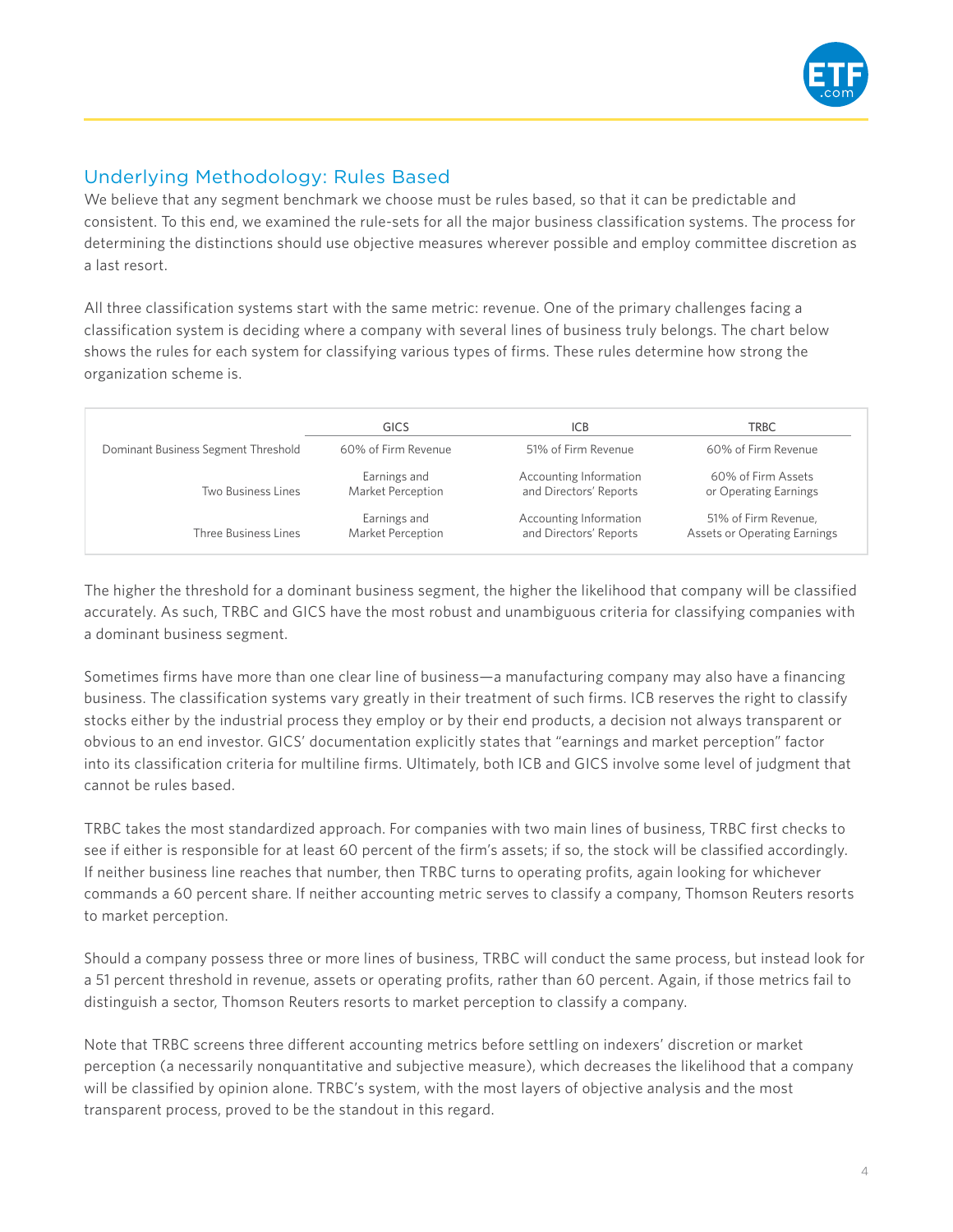

# TESTING THE SYSTEM: EFFECTIVENESS/ROBUSTNESS

Ideally, sector distinctions should be made in a way that clearly segregates sectors by their responsiveness to economic factors. To determine how well each system separates companies with different economic exposures, we studied inter- and intra-sector correlations to measure how companies within each sector behaved relative to each other and how sectors behaved compared with each other. We also looked at case studies to examine the classification rules in action.

Inter-sector correlations measure how each sector's returns over a period of time compare with the returns of other sectors within the classification system. One might expect that a high-quality business classification system would produce a set of top-level sectors that all were as uncorrelated as possible to each other. But remember the overarching criteria: We want to separate firms into groups that respond to the same economic/market factors. There are some economic factors that might affect more than one group. For example, the cost of capital should affect all capital-intensive firms, whether in consumer products, manufacturing or finance. The cost of energy should affect energy firms, for example, but it also should affect utilities and industrials. Conversely, we would not expect the cost of capital to greatly influence utilities, or the cost of energy to greatly affect finance. For this reason, we think a good business classification system should show high correlations among sectors that share sensitivities to one or more economic factors, and low correlations among sectors that have disparate sensitivities.

Intra-sector correlations measure how closely securities within a segment move together. We expect that an effective classification system will have high intra-sector correlations, because it will have sorted similar securities into each classification level.

Case studies allow us to see the classification systems' rules in action, and allow us to gauge the common sense, real-life applications of each firm's rule set.

#### Inter-Sector Correlations

We judge the value of a classification system's distinctions by looking at correlations between sectors. The returns of sectors as a whole are driven in large part by macroeconomic factors such as global GDP, energy prices, population growth and other variables. Some sectors share the same driving forces behind their returns—and respond similarly to them and thus are highly correlated. Others respond differently to the same driving forces, or are driven by different macroeconomic factors altogether. Below are the summary results of our correlation study. For the full results, please see the appendix.

| <b>Inter-Sector Correlations</b> |             |            |             |  |
|----------------------------------|-------------|------------|-------------|--|
|                                  | <b>GICS</b> | <b>ICB</b> | <b>TRBC</b> |  |
| Mean                             | 0.68        | 0.71       | 0.72        |  |
| Median                           | 0.68        | 0.71       | 0.81        |  |
| Min.                             | 0.55        | 0.56       | 0.20        |  |
| Max.                             | 0.89        | 0.90       | 0.98        |  |
| Standard Deviation               | 0.08        | 0.09       | 0.20        |  |

Overall, inter-sector correlations under TRBC show a wide range of correlations, and greater extremes. This corresponds to our expectations that an effective classification system will show very low correlations between truly unrelated sectors, and higher correlations between sectors that share economic exposures. TRBC produces the highest correlation between energy and utilities, with a 98% correlation compared with 66% for GICS and ICB. Energy and basic materials are highly dependent on global rates of GDP, construction spending and mining activity, so we would expect the two sectors to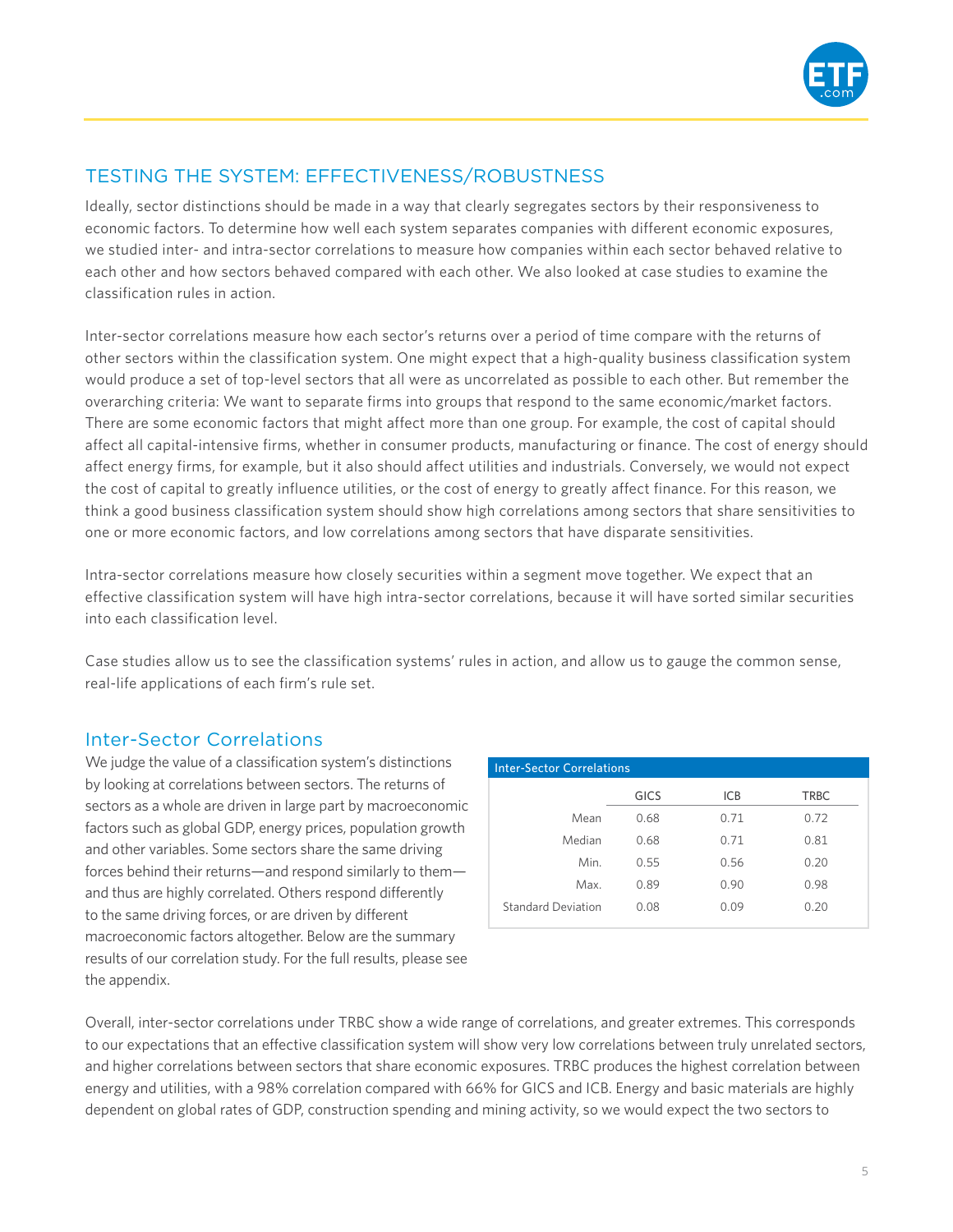

have strong correlations. TRBC's system manages to do just that, producing a 96% correlation between energy and basic materials, while GICS and ICB produce correlations of 77% and 80%, respectively.

TRBC also produces the lowest inter-sector correlations. The lowest correlation we found—at .20—between consumer noncyclicals and financials, is a result of the fact that the drivers of financials, such as demand for capital, don't apply strongly to the consumer noncyclical companies. TRBC's energy and financial sectors have a correlation of just .31. The economic drivers of financial companies (interest rates and borrowing) are much different than those of energy companies (energy prices, global GDP, US Dollar Index). TRBC's system therefore appropriately distinguishes these companies from one another. In fact, TRBC manages to achieve the widest range of inter-sector correlations, in contrast to GICS and ICB, whose correlations are more concentrated.

#### The Consumer Issue

Consumer companies are a fertile area for exploring the effects of teasing out economic sensitivities. ICB divides consumer companies into those that provide consumer goods, and those that provide services. GICS and TRBC divide consumer companies—goods and service providers both—by their sensitivity to the business cycle: cyclical or noncyclical goods and services.

The consumer cyclical and consumer noncyclical sectors are a case in which the two sectors share many of the same sensitivities, but respond differently to them. While both are driven by overall consumer spending, in times of falling consumer spending, noncyclical firms fare comparably better. When personal incomes fall, people spend less of their disposable income on luxury



goods and more on the necessities. Consumer noncyclical firms selling soap and cereal should therefore be expected to perform better in this environment than consumer cyclical firms selling televisions and handbags. Conversely, as disposable income rises, so should the fortunes of consumer cyclical firms.

We found that the GICS and TRBC classification systems consistently showed lower correlations between consumer sectors than ICB's distinctions did. Over a 10-year period, the TRBC system produced the lowest correlation between these segments, meaning TRBC does the best job of separating consumer companies based on its sensitivity to the economic cycle. ICB's system produced the highest correlation between consumer sectors, making it an imperfect arbiter of consumer companies.

#### Intra-Sector Correlations

Intra-sector correlations—the correlations between securities in the same sector—should be high in an effective business classification system. This is because the most effective systems should group similar companies together, and should separate dissimilar companies. Sectors built on a sound basis will show lower correlations between sectors, and higher correlations within sectors over a substantial time period. In other words, the underlying stocks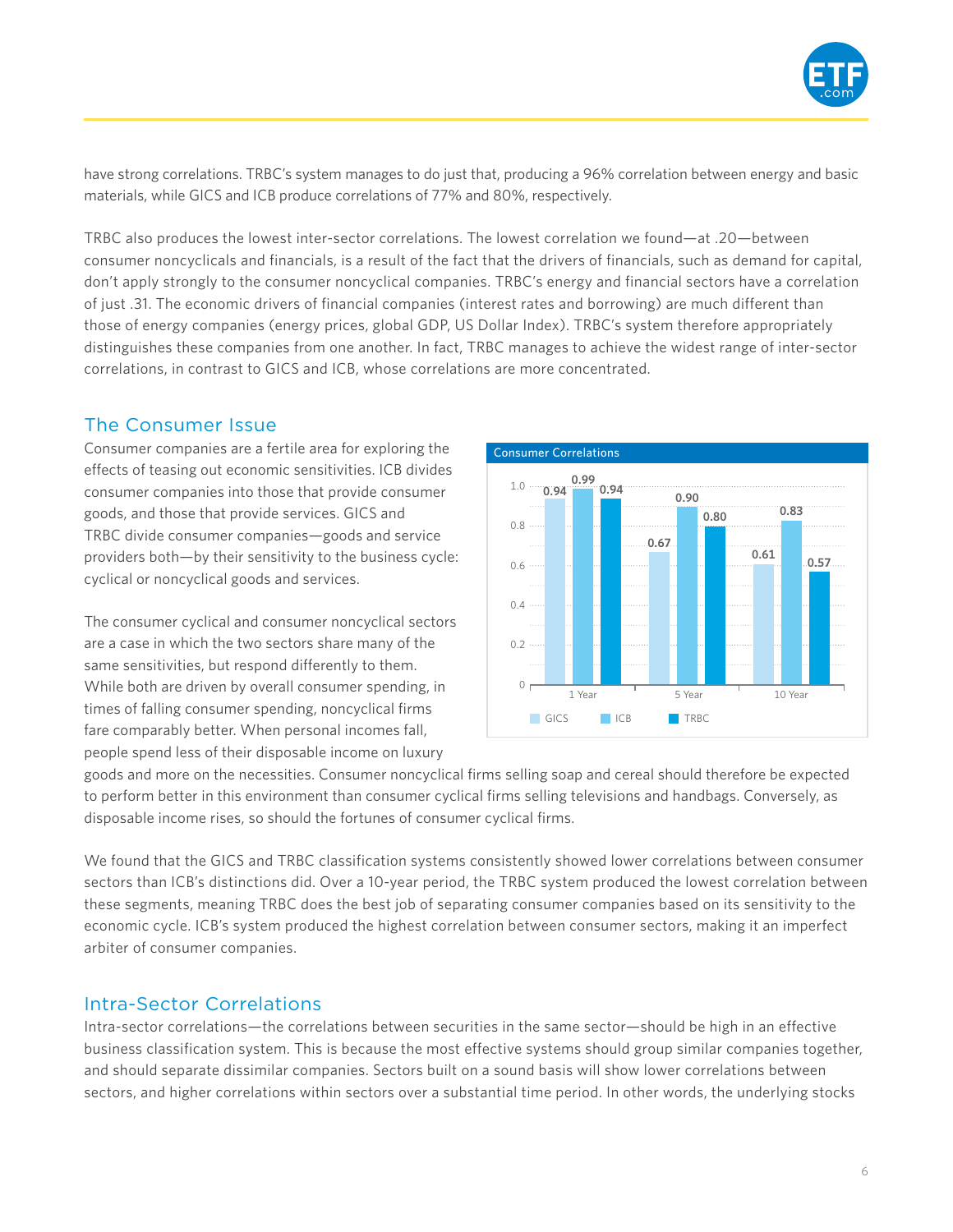

within a sector should behave similarly. Ideally, the behavior of stocks within a single sector is highly correlated, indicating that the businesses are accountable to the same economic forces.

Consumer companies again provide the best place to tease out these economic sensitivities.

To judge the level of similarity of stocks within a sector, we examined 10 years of returns data for the top 25 holdings of each of the consumer sector indexes (holdings with less than 10 years of data were omitted from our analysis). Here we found that Thomson Reuters' indexes had consistently higher correlations between stocks within each consumer sector. Further, TRBC's correlations exhibited lower standard deviation than ICB, while at the same time achieving higher mean correlations than both GICS and ICB.



|                           | <b>GICS CONSUMER DISCRETIONARY</b> | <b>ICB CONSUMER SERVICES</b> | TRBC CONSUMER CYCLICALS |
|---------------------------|------------------------------------|------------------------------|-------------------------|
| Mean                      | 0.44                               | 0.41                         | 0.44                    |
| Max.                      | 0.76                               | 0.76                         | 0.98                    |
| Min.                      | 0.22                               | 0.19                         | 0.22                    |
| <b>Standard Deviation</b> | 0.10                               | 0.10                         | 0.10                    |



7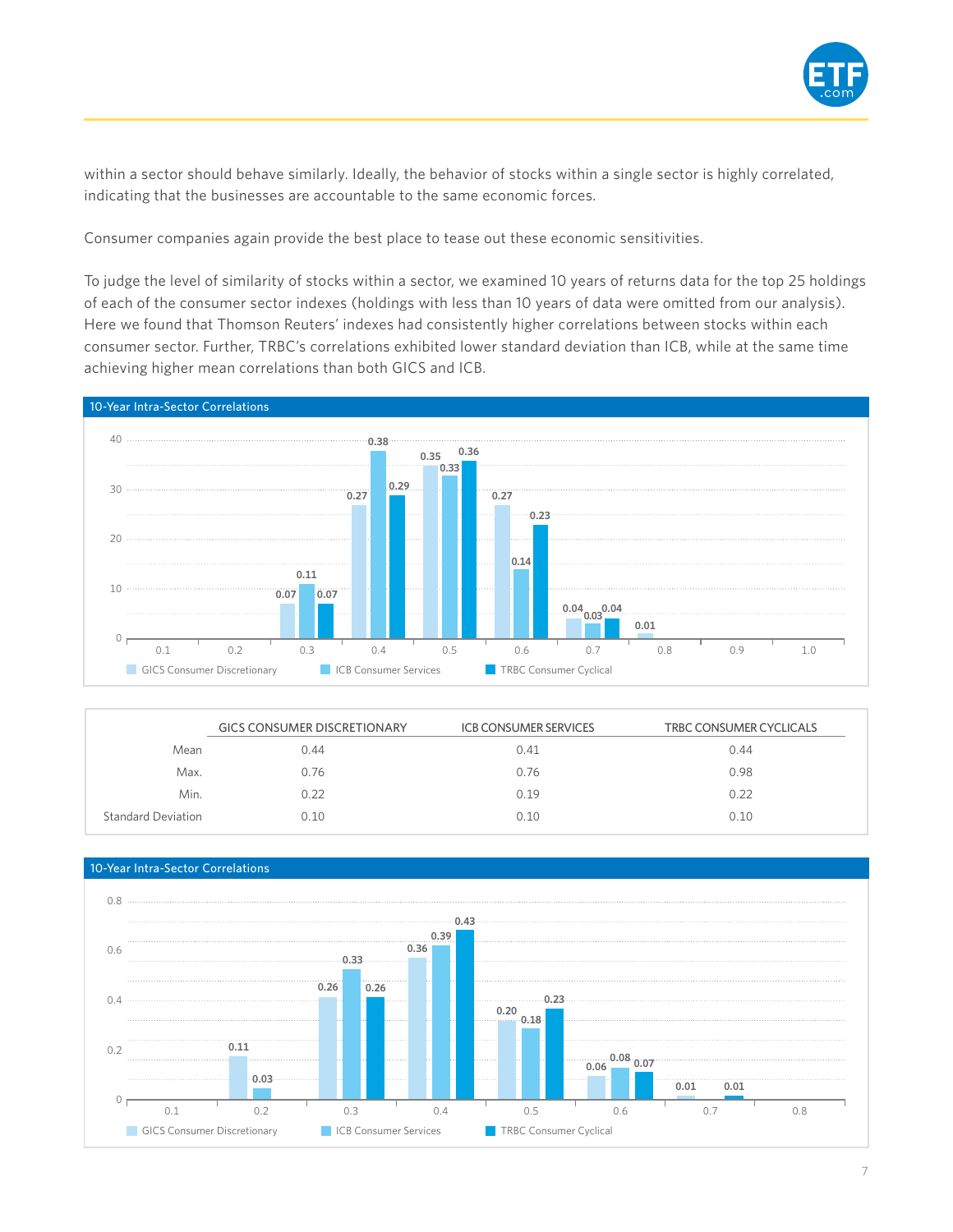

|                           | <b>GICS CONSUMER STAPLES</b> | <b>ICB CONSUMER GOODS</b> | TRBC CONSUMER NON-CYCLICALS |
|---------------------------|------------------------------|---------------------------|-----------------------------|
| Mean                      | 0.33                         | 0.35                      | 0.36                        |
| Max.                      | 0.70                         | 0.70                      | 0.70                        |
| Min.                      | 0.08                         | 0.16                      | 0.21                        |
| <b>Standard Deviation</b> | 0.11                         | 0.10                      | 0.09                        |

#### Case Studies

Finally, to ensure the systems made intuitive and logical sense, we looked at edge cases to evaluate how each system handles potentially confusing situations, and to help us understand the classification systems on an intuitive level.

**Amazon:** TRBC sorts Amazon into the "Discount Store" subdivision, the same classification used for many traditional brick-and-mortar retail companies. GICS, meanwhile, classifies Amazon into its "Internet Retailers" subcategory. Amazon has clearly indicated its primary business model is to sell high volumes of goods to consumers at a discount; its true competition is far more Wal-Mart than eBay. Therefore, in this case, we find the TRBC and ICB definitions more accurate.

**Airlines:** TRBC and GICS assign airlines to the transportation sector under industrials. ICB, however, categorizes airlines in the travel & leisure sector—a category that also includes casinos, bars and resorts—under consumer services. Business travel and cargo make up significant portions of the businesses of the largest global airlines, making a travel & leisure segmentation flawed. Segregating airlines into the same bucket as other leisure activities dilutes the travel & leisure segment, as if it were more sensitive to broad economic cycles than it is. In this case, GICS—and again TRBC—make the better choice.

**Coal:** Like GICS, TRBC classifies coal companies under the energy umbrella, whereas ICB has them as basic materials companies. With such a large portion of the world's current and future energy production coming from coal, investors looking for diversified energy exposure might not get it in an ICB-based index.

# OUR CONCLUSIONS

Our assessment is that for the purposes of providing neutral benchmarks, the TRBC system and the indexes based on its classification provide the best fit. TRBC's system covers a wide array of global firms, making its universe both inclusive and expansive. Companies are logically classified and exposures are effectively segregated. TRBC uses the most objective, robust process to determine a company's sector classification. When the lines between sectors are blurred and the economic drivers overlap, TRBC's system reflects this. Evidence of this is borne out by studies of individual industries whose classifications are not black and white. When the cyclicality of the economy should be reflected in the distinction between consumer sectors, TRBC stands tallest. Further, companies classified as existing in the same sector show the highest correlations to one another under the TRBC framework than under that of ICB or TRBC. Finally, TRBC feeds the Thomson Reuters suite of sector indexes whose lack of RIC compliance produces benchmarks that are most accurately reflective of the market. TRBC therefore proved to be the most consistent system available today for the purposes of measuring, comparing and contrasting ETFs claiming to provide certain sector exposures.